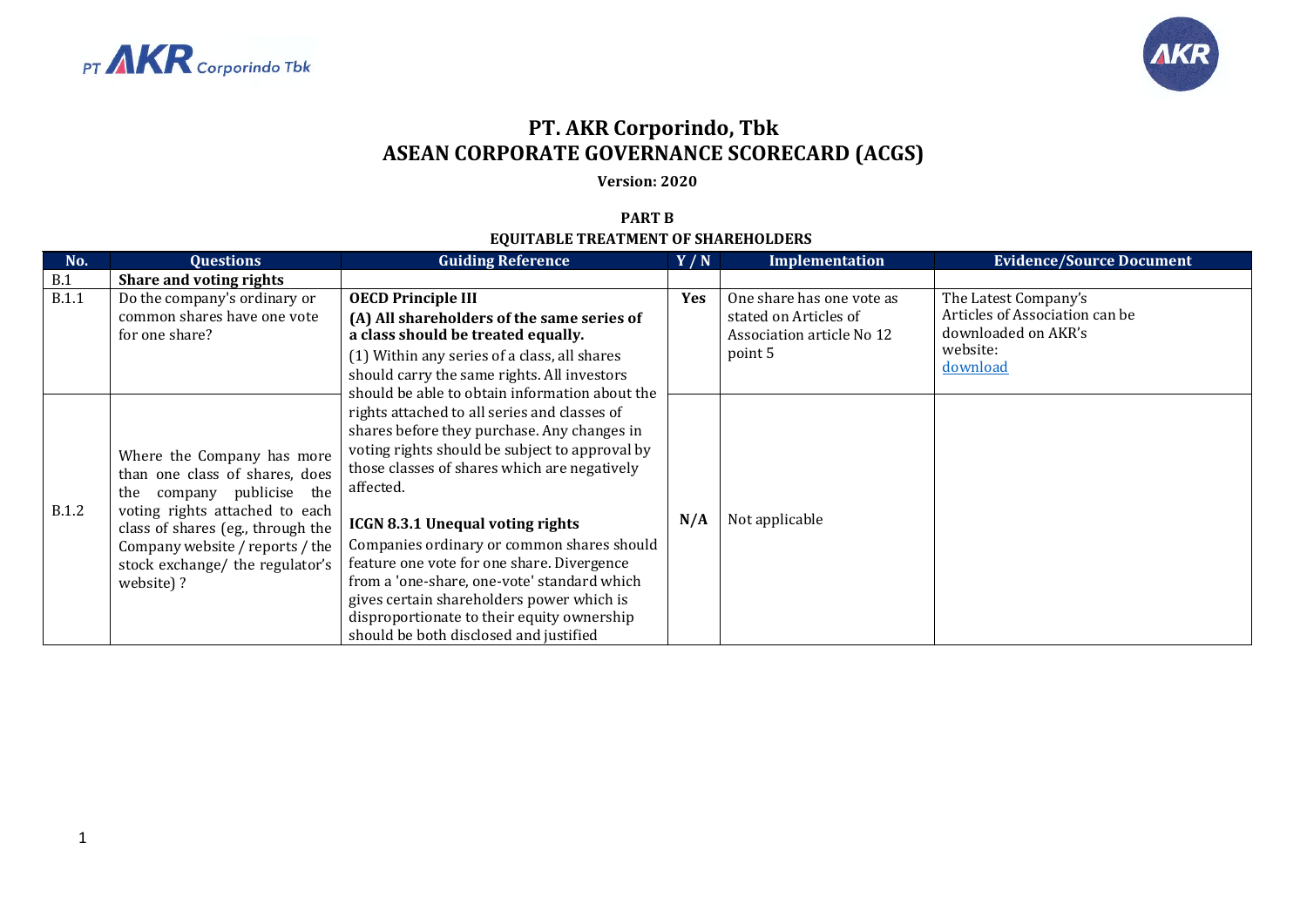



| No.   | <b>Questions</b>                                                                                                                                                  | <b>Guiding Reference</b>                                                                                                                                                                                                                                                                                                                                                                                                                                                                                        | Y/N        | <b>Implementation</b>                                                                                                                  | <b>Evidence/Source Document</b>                                                                                                                                           |
|-------|-------------------------------------------------------------------------------------------------------------------------------------------------------------------|-----------------------------------------------------------------------------------------------------------------------------------------------------------------------------------------------------------------------------------------------------------------------------------------------------------------------------------------------------------------------------------------------------------------------------------------------------------------------------------------------------------------|------------|----------------------------------------------------------------------------------------------------------------------------------------|---------------------------------------------------------------------------------------------------------------------------------------------------------------------------|
| B.2   | <b>Notice of AGM</b>                                                                                                                                              |                                                                                                                                                                                                                                                                                                                                                                                                                                                                                                                 |            |                                                                                                                                        |                                                                                                                                                                           |
| B.2.1 | Does each resolution in the<br>most recent AGM deal with<br>only one item, i.e. there is<br>no bundling of several<br>the<br>into<br>items<br>same<br>resolution? | <b>OECD Principle II</b><br>(C) Shareholders should have the opportunity to<br>participate effectively and vote in general<br>shareholder meetings and should be informed of the<br>rules, including voting procedures, that govern<br>shareholder meetings:<br>(1) Shareholders should be furnished with sufficient<br>and timely information concerning the date,<br>location and agenda of general meetings, as well as<br>full and timely information regarding the issues to<br>be decided at the meeting. | <b>Yes</b> | Each resolution deal with one<br>item                                                                                                  | Resolution result of the AGM<br>for the fiscal year 2019 published in<br>newspaper (Bisnis Indonesia), IDX<br>website and also AKR website on<br>May 5, 2020.<br>download |
| B.2.2 | Are the company's Notice<br>of the most recent AGM /<br>circular fully translated<br>and published on the same<br>date as the local-language<br>version           | (3) Effective shareholder participation in key<br>corporate governance decisions, such as the and<br>election of board members, should be facilitated                                                                                                                                                                                                                                                                                                                                                           | <b>Yes</b> | Notice of AGM/circular<br>provided in dual language,<br>(local and English) and<br>published on same date and<br>uploaded into website | Notice of AGM for Fiscal Year 2019<br>published in newspaper (Bisnis<br>Indonesia), IDX website and also AKR<br>website on April 8, 2020.<br>download                     |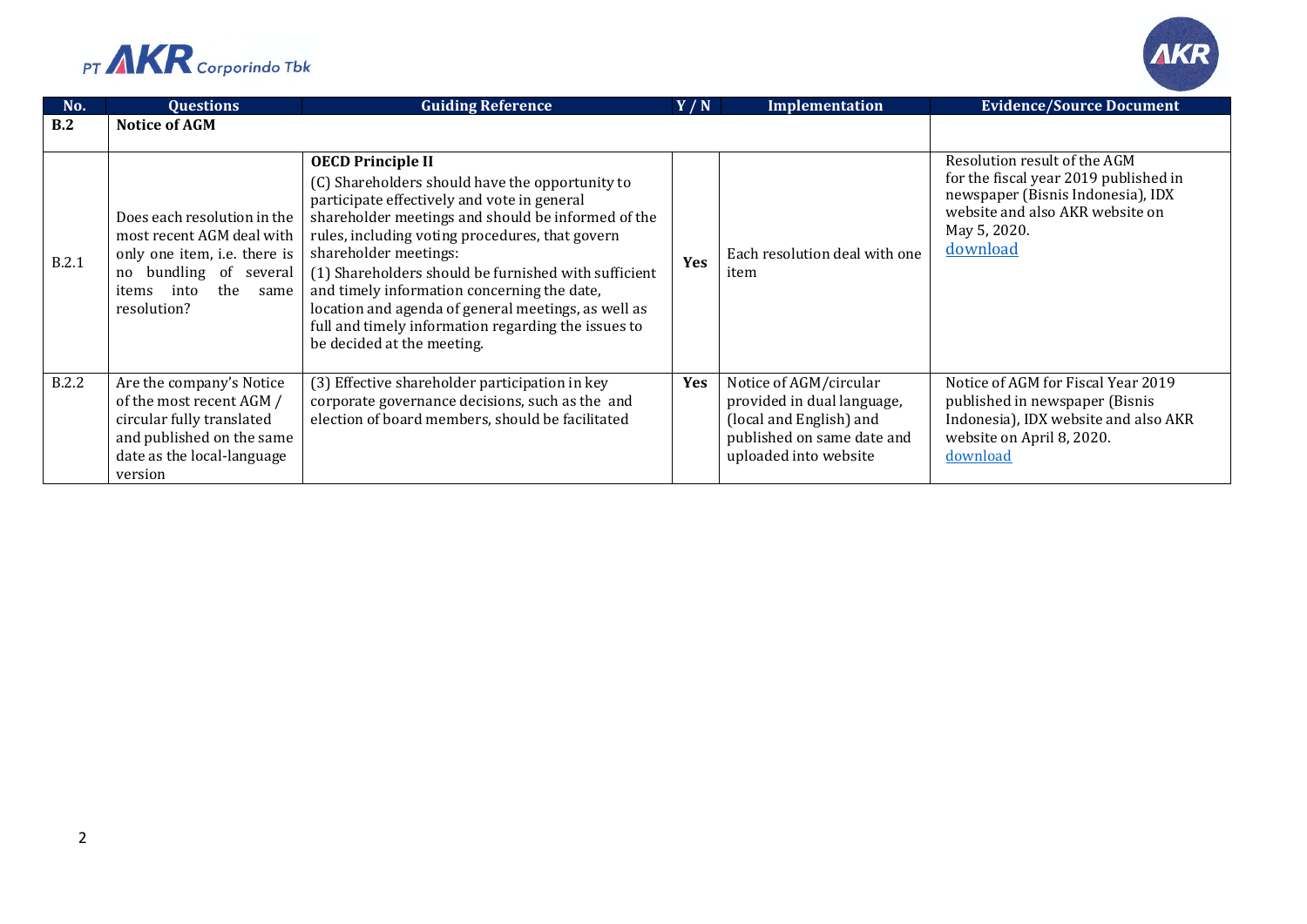



| No.          | <b>Questions</b>                                                                                                                                                                                                                          | <b>Guiding Reference</b>                                                                                                                                                                                                                                                                                                                                                                                                                                                                                                                                                                                                                                                                                                    | Y/N        | <b>Implementation</b>                                                                                                                       | <b>Evidence/Source Document</b>                                                                                                                                                                        |
|--------------|-------------------------------------------------------------------------------------------------------------------------------------------------------------------------------------------------------------------------------------------|-----------------------------------------------------------------------------------------------------------------------------------------------------------------------------------------------------------------------------------------------------------------------------------------------------------------------------------------------------------------------------------------------------------------------------------------------------------------------------------------------------------------------------------------------------------------------------------------------------------------------------------------------------------------------------------------------------------------------------|------------|---------------------------------------------------------------------------------------------------------------------------------------------|--------------------------------------------------------------------------------------------------------------------------------------------------------------------------------------------------------|
|              | Does the Notice of AGM /<br>circular have the<br>following details :                                                                                                                                                                      |                                                                                                                                                                                                                                                                                                                                                                                                                                                                                                                                                                                                                                                                                                                             |            |                                                                                                                                             |                                                                                                                                                                                                        |
| <b>B.2.3</b> | Are the profiles of<br>directors/commissioners<br>(at least age, academic<br>qualification, date of first<br>appointment, experience,<br>and directorships in other<br>listed companies) in<br>seeking election /<br>reelection included? | <b>OECD Principle III</b><br>(A) All shareholders of the same series of a class<br>should be treat equally.<br>(4) Impediments to cross border voting should be<br>eliminated.<br>ICGN 8.3.2 Shareholder participation<br>in governance<br>Shareholders should have the right to participate in<br>key corporate governance decisions, such as the<br>right to nominate, appoint and remove directors in<br>an individual basis and also the right to appoint<br>external auditor.<br>ICGN 8.4.1 Shareholder ownership rights<br>The exercise of ownership rights by all shareholders<br>should be facilitated, including giving shareholders<br>timely and adequate Notice of all matters proposed<br>for shareholder vote | <b>Yes</b> | Profile<br>of<br>Director<br>Commissioners provided in<br>explanatory statement to the<br>notice of AGM and published<br>in company website | <b>Curriculum Vitae of candidate of</b><br>Commissioner                                                                                                                                                |
| <b>B.2.4</b> | Are the auditors seeking<br>appointment/re-<br>appointment clearly<br>identified?                                                                                                                                                         |                                                                                                                                                                                                                                                                                                                                                                                                                                                                                                                                                                                                                                                                                                                             | Yes        | Details of Auditors is stated<br>in Agenda of AGM and<br>furthers<br>explained<br>in<br><b>Explanatory Statement to the</b><br>Agenda       | Summary of minutes of the AGM<br>published in newspaper (Bisnis<br>Indonesia), IDX website and also AKR<br>website on May 5, 2020.<br>download                                                         |
| <b>B.2.5</b> | Has an explanation of the<br>dividend<br>policy<br>been<br>provided?                                                                                                                                                                      |                                                                                                                                                                                                                                                                                                                                                                                                                                                                                                                                                                                                                                                                                                                             | <b>Yes</b> | Dividend policy stated in<br>annual report and company<br>filing                                                                            | Summary of minutes of the AGM<br>published in newspaper (Bisnis<br>Indonesia), IDX website and also AKR<br>website on May 5, 2020.<br>download<br>It was also stated in Annual Report 2019<br>page 141 |
| <b>B.2.6</b> | Is the amount payable for<br>final dividends disclosed?                                                                                                                                                                                   |                                                                                                                                                                                                                                                                                                                                                                                                                                                                                                                                                                                                                                                                                                                             | Yes        | dividend<br>Final<br>approval<br>disclosed in the AGM result<br>and published                                                               | Summary of minutes of the AGM<br>published in newspaper (Bisnis<br>Indonesia), IDX website and also AKR<br>website on May 5, 2020.<br>download                                                         |
| <b>B.2.7</b> | Documents requires to be<br>proxy / Were the proxy                                                                                                                                                                                        |                                                                                                                                                                                                                                                                                                                                                                                                                                                                                                                                                                                                                                                                                                                             | Yes        | Proxy documents<br>readily<br>available<br>share<br>from                                                                                    | Proxy Document of AGM available on<br>AKR's website:<br>download                                                                                                                                       |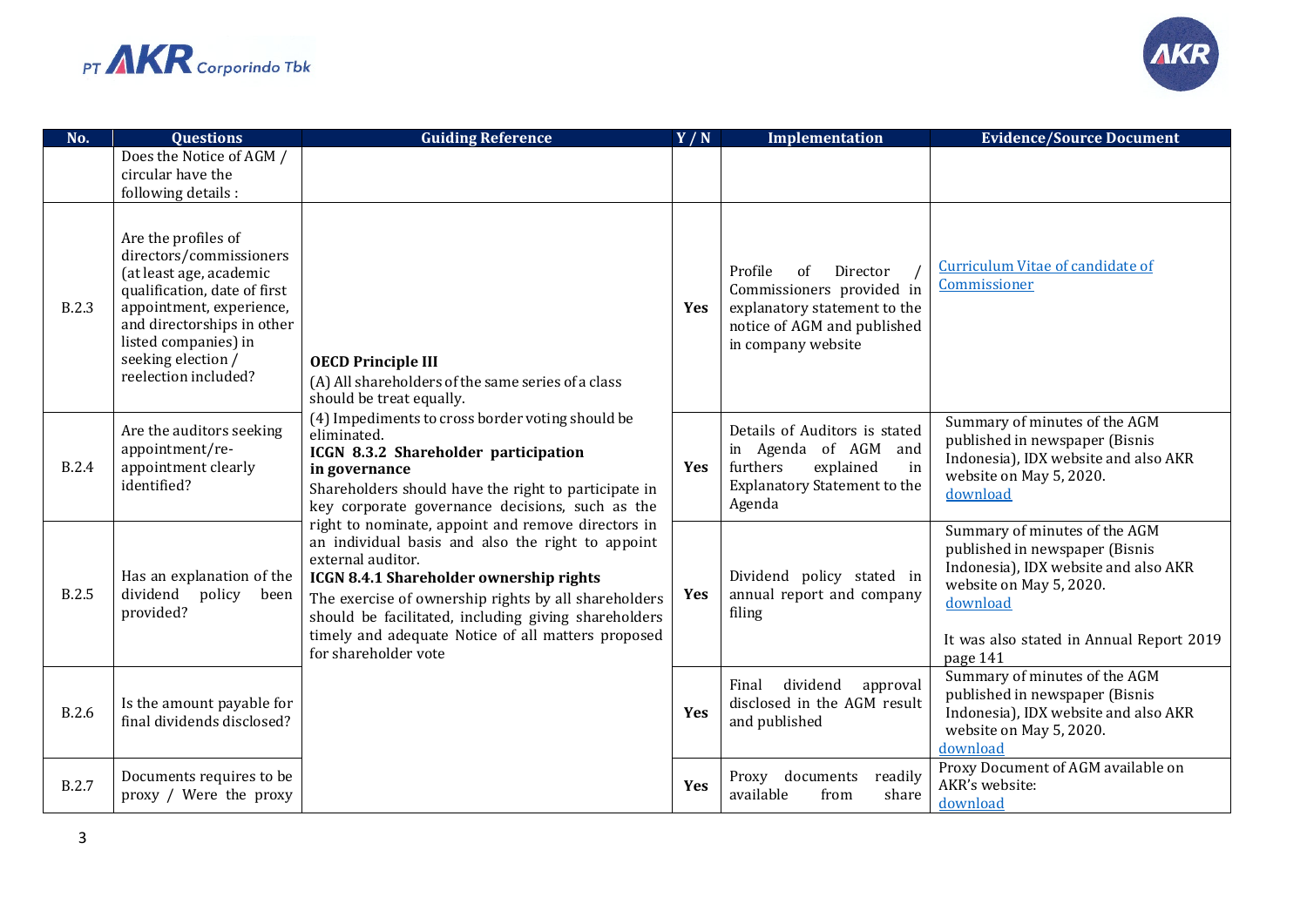



|              | documents made easily<br>available                                                                                                                                                          |                                                                                                                                                                                                                                                                                                                                                                                                                   |     | registrar and provided in<br>company website                                                                                                                             |                                                                                                                                                                                                |
|--------------|---------------------------------------------------------------------------------------------------------------------------------------------------------------------------------------------|-------------------------------------------------------------------------------------------------------------------------------------------------------------------------------------------------------------------------------------------------------------------------------------------------------------------------------------------------------------------------------------------------------------------|-----|--------------------------------------------------------------------------------------------------------------------------------------------------------------------------|------------------------------------------------------------------------------------------------------------------------------------------------------------------------------------------------|
| No.          | <b>Questions</b>                                                                                                                                                                            | <b>Guiding Reference</b>                                                                                                                                                                                                                                                                                                                                                                                          | Y/N | Implementation                                                                                                                                                           | <b>Evidence/Source Document</b>                                                                                                                                                                |
| <b>B.3.</b>  |                                                                                                                                                                                             | Insider trading and abusive self-dealing should be prohibited                                                                                                                                                                                                                                                                                                                                                     |     |                                                                                                                                                                          |                                                                                                                                                                                                |
| <b>B.3.1</b> | Does the company have<br>policies and/or rules<br>prohibiting<br>directors/commissioners<br>and employees to benefit<br>from Knowledge which is<br>not generally available to<br>the market | <b>OECD Principle III</b><br>(B) Insider trading and abusive dealing should be<br>Prohibited<br><b>ICGN 3.5 Employee share dealing</b><br>Companies should have clear rules regarding any<br>trading by directors and employees in the company's<br>own securities. Among other issues, these must seek<br>to ensure individuals do Not benefit from knowledge<br>which is not generally available to the market. | Yes | Company had socialized<br>policies regarding share<br>transaction by Directors and<br>Commissioner and reports<br>transations to OJK/Stock<br>exchange within stipulated | The company put integrity as the first<br>working culture. Code of Conduct is<br>available on website:<br>download<br>it is also emphasized in Guideline of BOD<br>& BOC (values):<br>download |
| <b>B.32</b>  | Are the directors /<br>commissioners required<br>to report their dealing in<br>company shares with in<br>3 business days?                                                                   | <b>ICGN 8.5 Shareholder rights of action</b><br>Minority shareholders should be afforded<br>protection and remedies against abusive or<br>oppressive conduct.                                                                                                                                                                                                                                                     |     | period                                                                                                                                                                   | it is implied in Guideline of BOD & BOC<br>related to reporting and responsibilities of<br>Directors No 14 and Commissioners No 13                                                             |

| B.4          | Related Party transaction by Directors and key executives                                                                          |                           |            |                                                                |                                                                           |  |
|--------------|------------------------------------------------------------------------------------------------------------------------------------|---------------------------|------------|----------------------------------------------------------------|---------------------------------------------------------------------------|--|
| <b>B.4.1</b> | Are Directors and<br>commissioners required<br>to disclose their interest<br>in transaction and any<br>other conflicts of interest | <b>OECD Principle III</b> | <b>Yes</b> | Transaction which has<br>conflict of interest are<br>disclosed | Affiliations among directors is disclosed in<br>Annual Report 2019 pg 239 |  |
| No.          | <b>Questions</b>                                                                                                                   | <b>Guiding Reference</b>  | Y/N        | <b>Implementation</b>                                          | <b>Evidence/Source Document</b>                                           |  |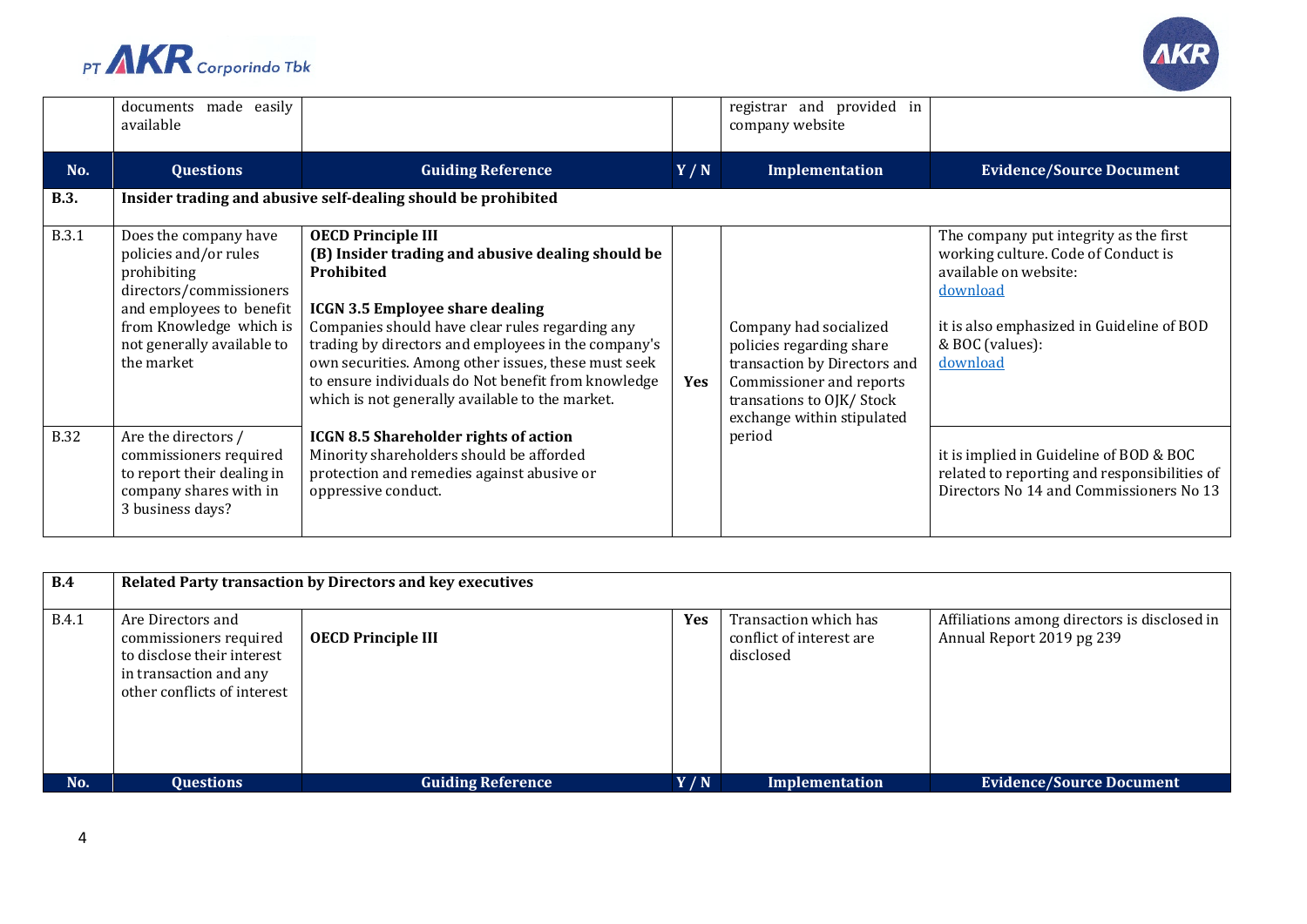



| <b>B.4.2</b> | Does the company have a<br>policy requiring a<br>committee of<br>independent<br>directors/commissioners<br>to review<br>material/significant RPTs<br>to determine whether<br>they are in the best<br>interests of the company<br>and shareholders? | (C) Members of the board and key executives should<br>be required to disclose to the board whether they,<br>directly, indirectly or on behalf of third parties, have<br>a material interest in any transaction or matter<br>directly affecting the corporation                                                                                                                                                                                                                                                                                                            | Yes | Material<br>Transaction/related party<br>transaction reviewed and<br>approved by BOC           | Annual Report 2019 page 252<br>About Audit Committee Duties and<br>Responsibilities                   |
|--------------|----------------------------------------------------------------------------------------------------------------------------------------------------------------------------------------------------------------------------------------------------|---------------------------------------------------------------------------------------------------------------------------------------------------------------------------------------------------------------------------------------------------------------------------------------------------------------------------------------------------------------------------------------------------------------------------------------------------------------------------------------------------------------------------------------------------------------------------|-----|------------------------------------------------------------------------------------------------|-------------------------------------------------------------------------------------------------------|
| <b>B.4.3</b> | Does the company have a<br>policy requiring board<br>members<br>(directors/commissioner<br>s) to abstain from<br>participating in the board<br>discussion on a particular<br>agenda when they are<br>conflicted?                                   | ICGN 2.11.1 Related party transactions<br>Companies should have a process for reviewing and<br>monitoring any related party transaction. A<br>committee of independent directors should review<br>significant related party transactions to determine<br>whether they are in the best interests of the company<br>and if so to determine what terms are fair.                                                                                                                                                                                                             | Yes | As and when required will<br>be enforced                                                       | The Latest Company's<br>Articles of Association can be<br>downloaded on AKR's<br>website.<br>download |
| <b>B.4.4</b> | Does the company have<br>policies on loans to<br>directors and<br>commissioners either<br>forbidding this practice<br>or ensuring that they are<br>being conducted at arm's<br>length basis and at<br>market rates?                                | <b>ICGN 2.11.2 Director conflicts of interest</b><br>Companies should have a process for identifying and<br>managing conflicts of interest directors may have. If<br>a director has an interest in a matter under<br>consideration by the board, then the director should<br>Not participate in those discussions and the board<br>should follow any further appropriate processes.<br>Individual directors should be conscious of<br>shareholder and public perceptions and seek to<br>avoid situations where there might be an appearance<br>of a conflict of interest. | Yes | Loans of Directors provided<br>strictly as per the OJK<br>regulation and properly<br>discussed | it is enforced in Guideline of BOD & BOC<br>(Duties, Responsibilities, and Authorities):<br>download  |